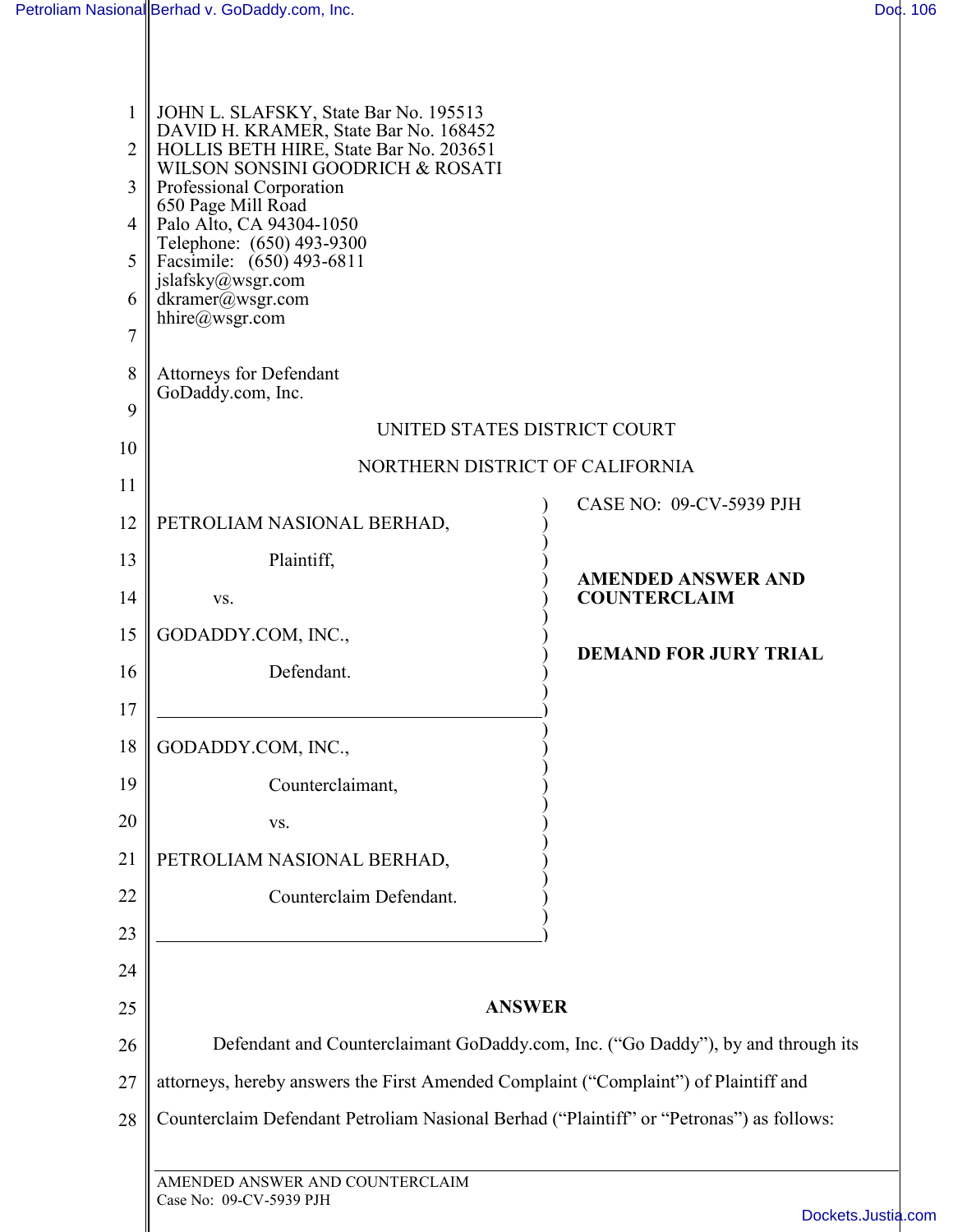| 1              | <b>THE PARTIES</b>                                                                              |
|----------------|-------------------------------------------------------------------------------------------------|
| $\overline{2}$ | 1. Go Daddy lacks sufficient knowledge to admit or deny the allegations as set forth in         |
| 3              | paragraph 1 of the Complaint and on that basis denies them.                                     |
| $\overline{4}$ | 2. Go Daddy admits the allegations as set forth in paragraph 2 of the Complaint.                |
| 5              | <b>JURISDICTION AND VENUE</b>                                                                   |
| 6              | 3. Go Daddy admits that this action purportedly arises under the Lanham Act and that the        |
| 7              | Court has subject matter jurisdiction over the claims asserted in the Complaint. Go Daddy lacks |
| 8              | sufficient knowledge to admit or deny the remaining allegations set forth in paragraph 3 of the |
| 9              | Complaint and on that basis denies them.                                                        |
| 10             | 4. Go Daddy denies the allegations as set forth in paragraph 4 of the Complaint.                |
| 11             | Go Daddy denies the allegations as set forth in paragraph 5 of the Complaint.<br>5.             |
| 12             | <b>INTRADISTRICT ASSIGNMENT</b>                                                                 |
| 13             | 6. Go Daddy admits the allegations as set forth in paragraph 6 of the Complaint.                |
| 14             | <b>FACTUAL ALLEGATIONS</b>                                                                      |
| 15             | 7. Go Daddy lacks sufficient knowledge to admit or deny the allegations as set forth in         |
| 16             | paragraph 7 of the Complaint and on that basis denies them.                                     |
| 17             | 8. Go Daddy lacks sufficient knowledge to admit or deny the allegations as set forth in         |
| 18             | paragraph 8 of the Complaint and on that basis denies them.                                     |
| 19             | 9. Go Daddy lacks sufficient knowledge to admit or deny the allegations as set forth in         |
| 20             | paragraph 9 of the Complaint and on that basis denies them.                                     |
| 21             | 10. Go Daddy lacks sufficient knowledge to admit or deny the allegations as set forth in        |
| 22             | paragraph 10 of the Complaint and on that basis denies them.                                    |
| 23             | 11. Go Daddy lacks sufficient knowledge to admit or deny the allegations as set forth in        |
| 24             | paragraph 11 of the Complaint and on that basis denies them.                                    |
| 25             | 12. Go Daddy lacks sufficient knowledge to admit or deny the allegations as set forth in        |
| 26             | paragraph 12 of the Complaint and on that basis denies them.                                    |
| 27             | 13. Go Daddy lacks sufficient knowledge to admit or deny the allegations as set forth in        |
| 28             | paragraph 13 of the Complaint and on that basis denies them.                                    |
|                | $-2-$<br>AMENDED ANSWER AND COUNTERCLAIM                                                        |
|                | $\cap$ ase No: $\cap$ 0-CV-5030 PIH                                                             |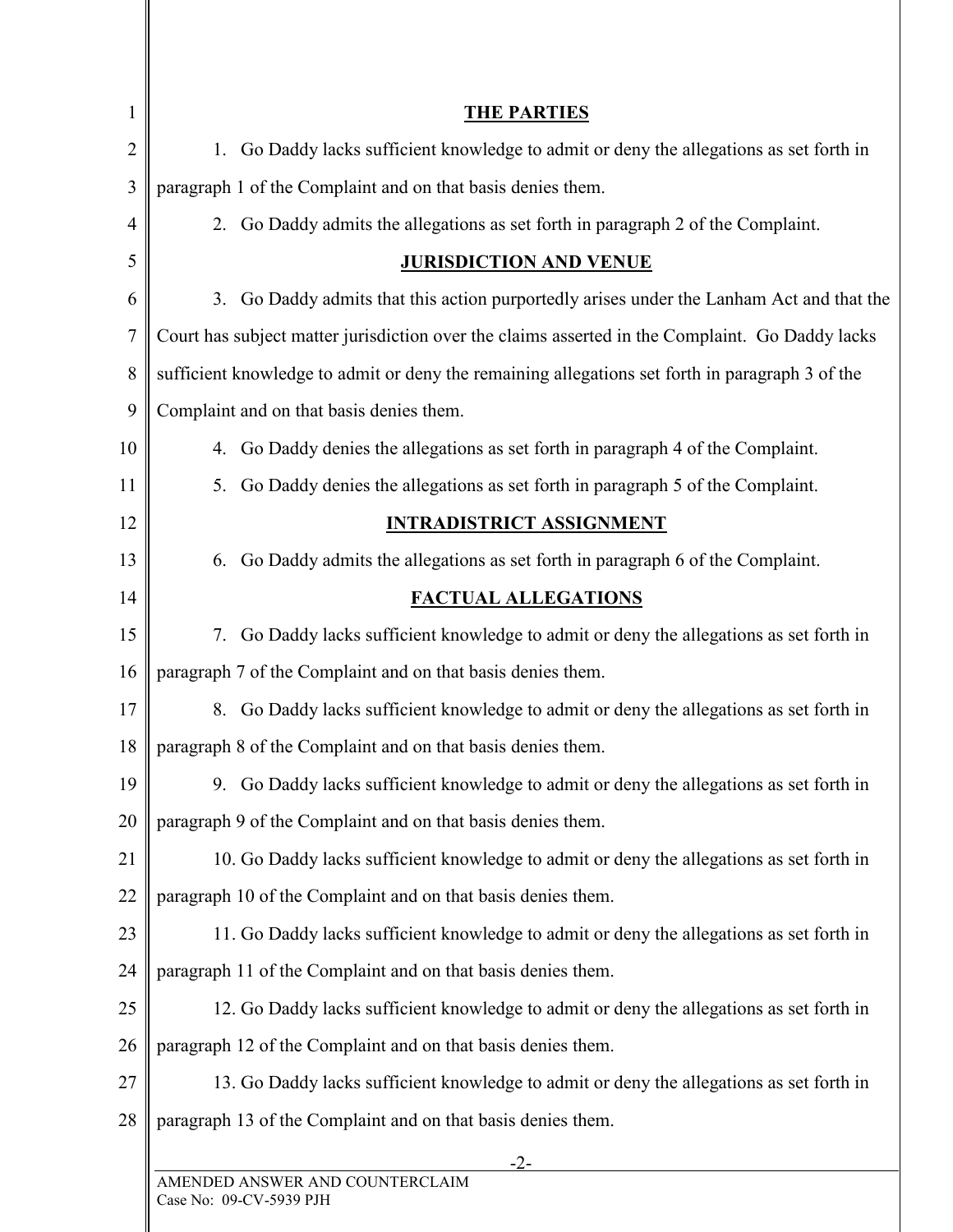1  $\overline{2}$ 14. Go Daddy lacks sufficient knowledge to admit or deny the allegations as set forth in paragraph 14 of the Complaint and on that basis denies them.

3 4 5 6 15. Go Daddy admits that according to the official website for the Internet Corporation for Assigned Names and Numbers (ICANN), ICANN is responsible for managing and coordinating the Domain Name System. Go Daddy denies the remaining allegations set forth in paragraph 15 of the Complaint.

7 8 9 16. Go Daddy admits that Verisign is the registry operator for ".com" and ".net" domain names. Go Daddy denies the remaining allegations set forth in paragraph 16 of the Complaint. The "Registry Agreement" speaks for itself.

10 11 12 17. Go Daddy admits that Verisign maintains a database of registered".net" domain names and any Internet Protocol addresses provided for issued ".net" domain names. Go Daddy denies the remaining allegations set forth in paragraph 17 of the Complaint.

13 14 15 16 18. Go Daddy admits that Verisign receives information about domain name registrations from registrars, and that registrars enter into registration accreditation agreements with ICANN. Go Daddy denies the remaining allegations set forth in paragraph 18 of the Complaint. The agreements speak for themselves.

17 18 19 20 21 19. Go Daddy admits that it has entered into a registrar accreditation agreement with ICANN. Go Daddy denies the remaining allegations set forth in paragraph 19 of the Complaint. 20. Go Daddy admits that it has entered into a registrar accreditation agreement with ICANN. Go Daddy denies the remaining allegations set forth in paragraph 20 of the Complaint. The agreement speaks for itself.

22 23 21. Go Daddy admits that it has entered into a registrar accreditation agreement with ICANN. Go Daddy denies the remaining allegations set forth in paragraph 21 of the Complaint.

24 The agreement speaks for itself.

25 26 27 22. Go Daddy admits that it has entered into a registrar accreditation agreement with ICANN. Go Daddy denies the remaining allegations set forth in paragraph 22 of the Complaint. The agreement speaks for itself.

28

-3-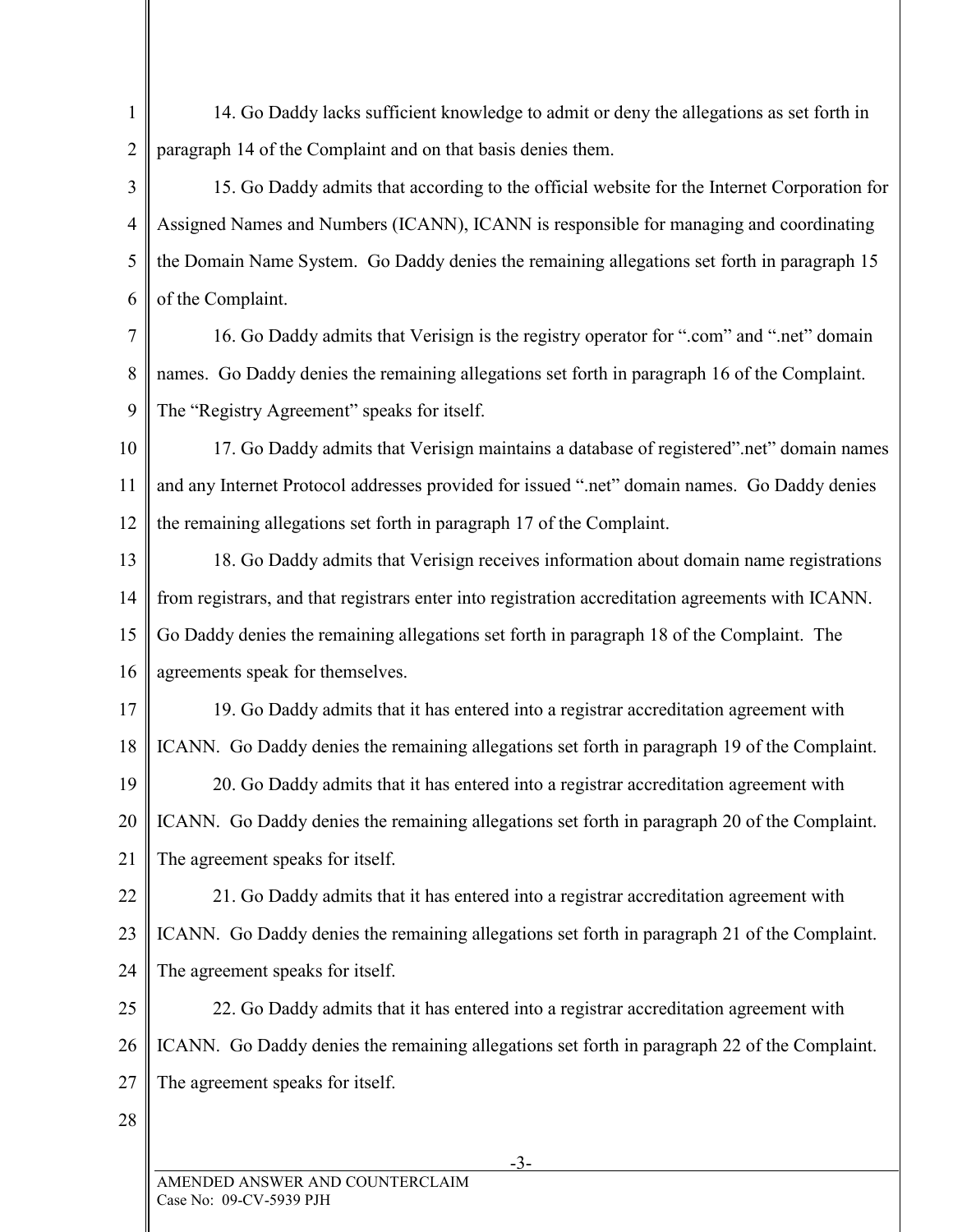| 1              | 23. Go Daddy admits that it has entered into a registrar accreditation agreement with                                                 |
|----------------|---------------------------------------------------------------------------------------------------------------------------------------|
| $\overline{2}$ | ICANN. Go Daddy denies the remaining allegations set forth in paragraph 23 of the Complaint.                                          |
| 3              | The agreement speaks for itself.                                                                                                      |
| $\overline{4}$ | 24. Go Daddy admits that it has entered into a registrar accreditation agreement with                                                 |
| 5              | ICANN. Go Daddy denies the remaining allegations set forth in paragraph 24 of the Complaint.                                          |
| 6              | The agreement speaks for itself.                                                                                                      |
| 7              | 25. Go Daddy admits that it has entered into a registrar accreditation agreement with                                                 |
| 8              | ICANN. Go Daddy denies the remaining allegations set forth in paragraph 25 of the Complaint.                                          |
| 9              | The agreement speaks for itself.                                                                                                      |
| 10             | 26. Go Daddy admits that it has entered into a registrar accreditation agreement with                                                 |
| 11             | ICANN. Go Daddy denies the remaining allegations set forth in paragraph 26 of the Complaint.                                          |
| 12             | The agreement speaks for itself.                                                                                                      |
| 13             | 27. Go Daddy denies the allegations set forth in paragraph 27 of the Complaint.                                                       |
| 14             | 28. Go Daddy admits that it offers a domain name hosting service. Go Daddy denies the                                                 |
| 15             | remaining allegations set forth in paragraph 28 of the Complaint.                                                                     |
| 16             | 29. Go Daddy admits that it offers a domain name forwarding service. Go Daddy denies                                                  |
| 17             | the remaining allegations set forth in paragraph 29 of the Complaint.                                                                 |
| 18             | 30. Go Daddy denies the allegations set forth in paragraph 30 of the Complaint.                                                       |
| 19             | 31. Go Daddy admits the allegations set forth in paragraph 31 of the Complaint.                                                       |
| 20             | 32. Go Daddy admits that it entered into a domain name registration agreement with the                                                |
| 21             | registrant of the <petronastower.net> and <petronastowers.net> domain names. Go Daddy denies</petronastowers.net></petronastower.net> |
| 22             | the remaining allegations set forth in paragraph 32 of the Complaint.                                                                 |
| 23             | 33. Go Daddy admits that ICANN has a registrar transfer dispute resolution policy. Go                                                 |
| 24             | Daddy denies the remaining allegations set forth in paragraph 33 of the Complaint.                                                    |
| 25             | 34. Go Daddy admits that it has a trademark and/or copyright infringement policy. Go                                                  |
| 26             | Daddy denies the remaining allegations set forth in paragraph 34 of the Complaint.                                                    |
| 27             | 35. Go Daddy lacks sufficient knowledge to admit or deny the allegations as set forth in                                              |
| 28             | paragraph 35 of the Complaint and on that basis denies them.                                                                          |
|                | AMENDED ANSWED AND COUNTERCLAIM                                                                                                       |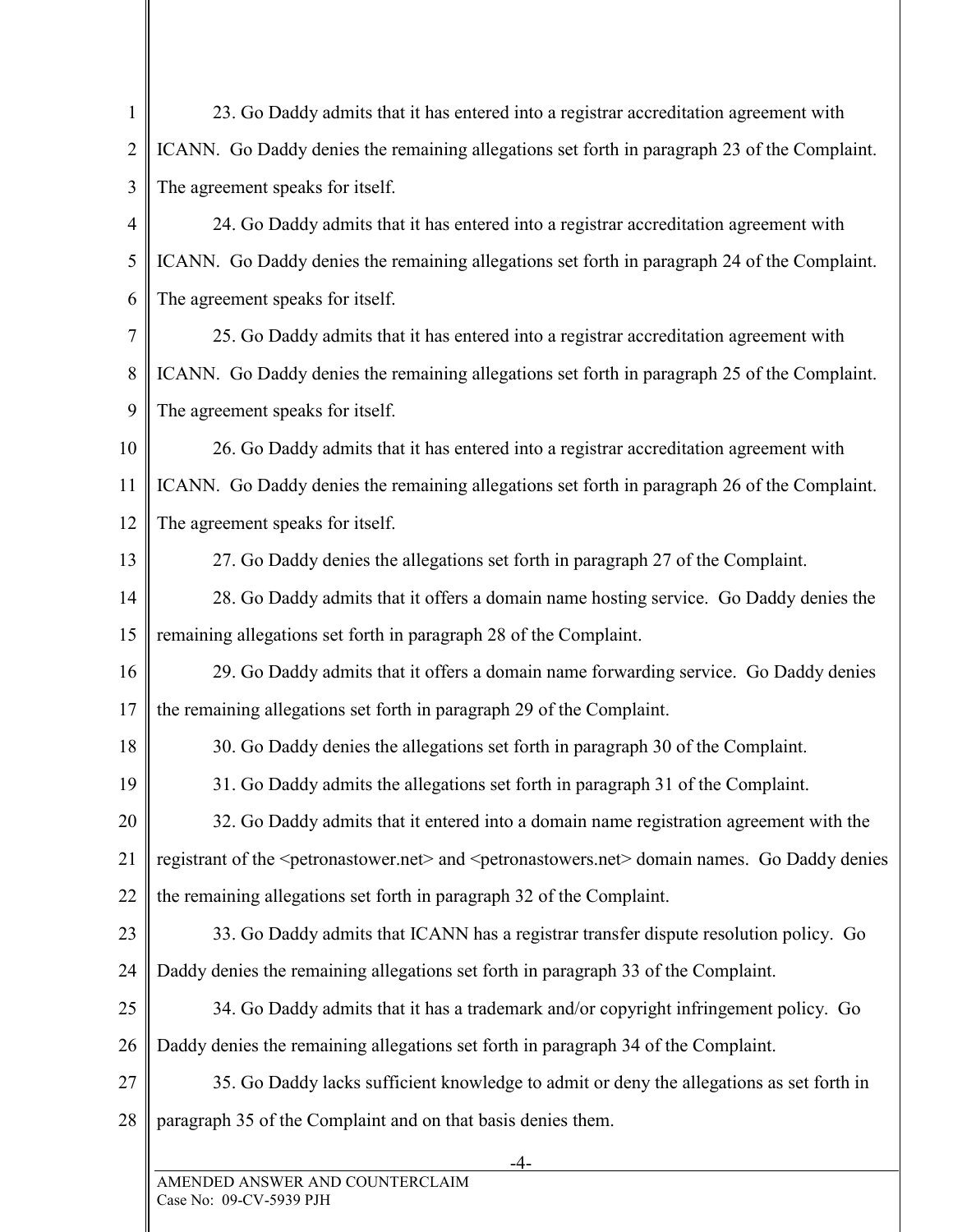| 1              | 36. Go Daddy lacks sufficient knowledge to admit or deny the allegations as set forth in                          |
|----------------|-------------------------------------------------------------------------------------------------------------------|
| $\overline{2}$ | paragraph 36 of the Complaint and on that basis denies them.                                                      |
| 3              | 37. Go Daddy lacks sufficient knowledge to admit or deny the allegations as set forth in                          |
| $\overline{4}$ | paragraph 37 of the Complaint and on that basis denies them.                                                      |
| 5              | 38. Go Daddy lacks sufficient knowledge to admit or deny the allegations as set forth in                          |
| 6              | paragraph 38 of the Complaint and on that basis denies them.                                                      |
| 7              | 39. Go Daddy lacks sufficient knowledge to admit or deny the allegations as set forth in                          |
| 8              | paragraph 39 of the Complaint and on that basis denies them.                                                      |
| 9              | 40. Go Daddy lacks sufficient knowledge to admit or deny the allegations as set forth in                          |
| 10             | paragraph 40 of the Complaint and on that basis denies them.                                                      |
| 11             | 41. Go Daddy admits that it was contacted on November 26, 2009 concerning the domain                              |
| 12             | name <petronastower.net>. Go Daddy denies the remaining allegations set forth in paragraph 41</petronastower.net> |
| 13             | of the Complaint.                                                                                                 |
| 14             | 42. Go Daddy lacks sufficient knowledge to admit or deny the allegations as set forth in                          |
| 15             | paragraph 42 of the Complaint and on that basis denies them.                                                      |
| 16             | 43. Go Daddy admits the allegations set forth in paragraph 43 of the Complaint.                                   |
| 17             | 44. Go Daddy lacks sufficient knowledge to admit or deny the allegations as set forth in                          |
| 18             | paragraph 44 of the Complaint and on that basis denies them.                                                      |
| 19             | 45. Go Daddy admits that it was contacted on November 26, 2009 concerning the domain                              |
| 20             | name <petronastower.net>. Go Daddy denies the remaining allegations set forth in paragraph 45</petronastower.net> |
| 21             | of the Complaint.                                                                                                 |
| 22             | 46. Go Daddy admits that it sent an e-mail message concerning the domain name                                     |
| 23             | <petronastower.net> on or about December 1, 2009. Go Daddy denies the remaining allegations</petronastower.net>   |
| 24             | set forth in paragraph 46 of the Complaint.                                                                       |
| 25             | 47. Go Daddy admits that it was contacted on December 14, 2009 concerning the domain                              |
| 26             | name <petronastower.net>. Go Daddy denies the remaining allegations set forth in paragraph 47</petronastower.net> |
| 27             | of the Complaint.                                                                                                 |
| 28             |                                                                                                                   |
|                |                                                                                                                   |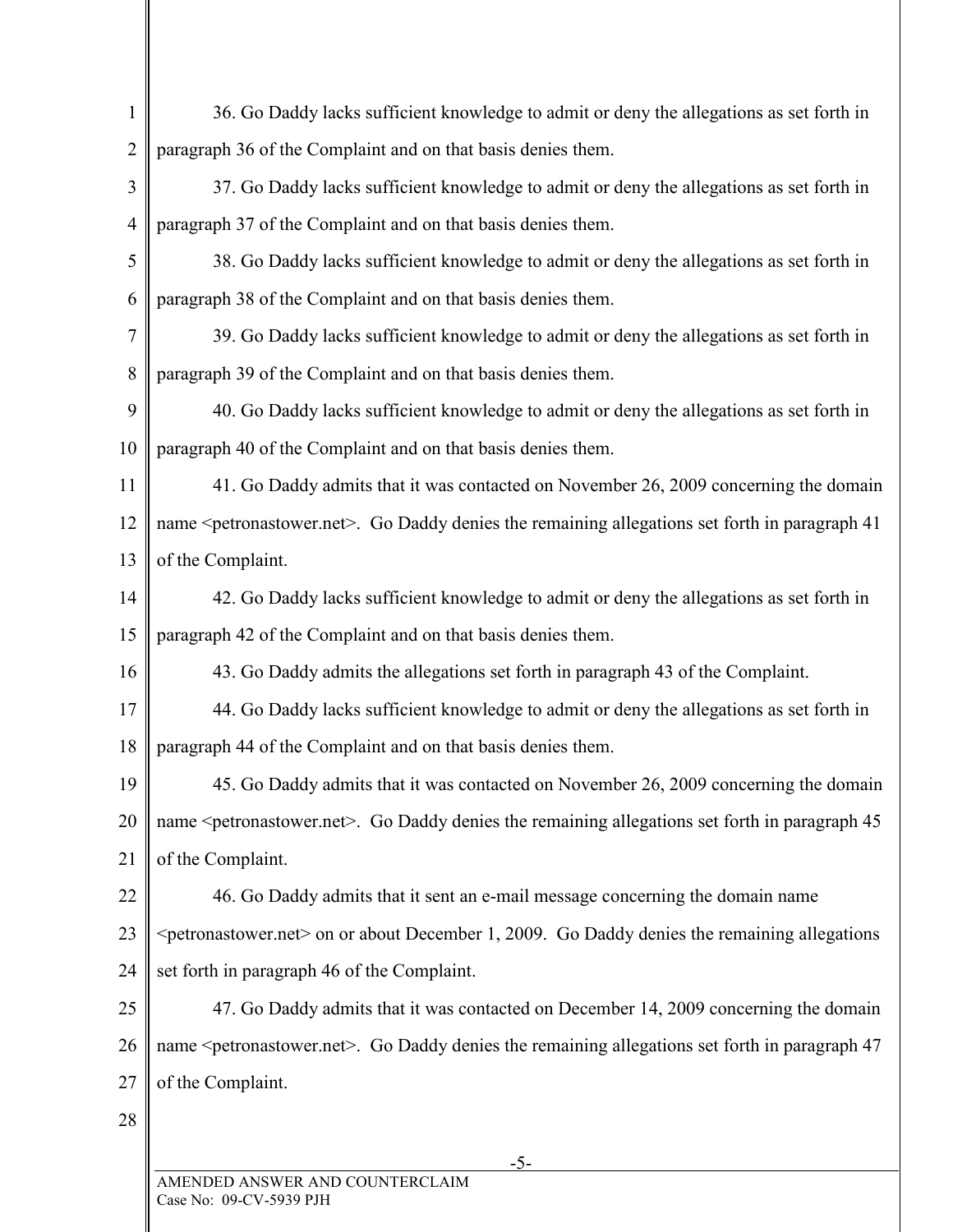1  $\overline{2}$ 3 4 5 6 7 8 9 10 11 12 13 14 15 16 17 18 19 20 21 22 23 24 25 26 27 28 -6- 48. Go Daddy admits that it was contacted concerning the domain name <petronastower.net> on December 16, 2009. Go Daddy denies the remaining allegations set forth in paragraph 48 of the Complaint. 49. Go Daddy admits that on December 16, 2009 it sent an e-mail message concerning the domain name <petronastower.net>. Go Daddy denies the remaining allegations set forth in paragraph 49 of the Complaint. 50. Go Daddy lacks sufficient knowledge to admit or deny the allegations as set forth in paragraph 50 of the Complaint and on that basis denies them. 51. Go Daddy admits that plaintiff requested a temporary restraining order of December 18, 2009, and that the request was denied on December 23, 2009. Go Daddy denies the remaining allegations set forth in paragraph 51 of the Complaint. 52. Go Daddy admits that plaintiff filed an in rem action against the domain name <petronastower.net> on January 29, 2010, and that the *in rem* action resulted in an order transferring the domain name <petronastowner.net> to plaintiff on May 13, 2010. Go Daddy denies the remaining allegations set forth in paragraph 52 of the Complaint. 53. Go Daddy admits that it was the registrar of the domain name <petronastowers.net>. Go Daddy denies the remaining allegations set forth in paragraph 53 of the Complaint. 54. Go Daddy admits that it was contacted on July 7, 2010 concerning the domain name <petronastowers.net>. Go Daddy admits that it sent an e-mail message concerning the domain name <petronastowers.net > on July 8, 2010. Go Daddy denies the remaining allegations set forth in paragraph 54 of the Complaint. 55. Go Daddy admits that plaintiff filed an *in rem* action against the domain name <petronastowers.net> on July 12, 2010, and that the *in rem* action resulted in an order transferring the domain name <petronastowers.net> to plaintiff on August 27, 2010. Go Daddy denies the remaining allegations set forth in paragraph 55 of the Complaint. 56. Go Daddy admits the allegations set forth in paragraph 56 of the Complaint. 57. Go Daddy denies the allegations set forth in paragraph 57 of the Complaint. 58. Go Daddy denies the allegations set forth in paragraph 58 of the Complaint.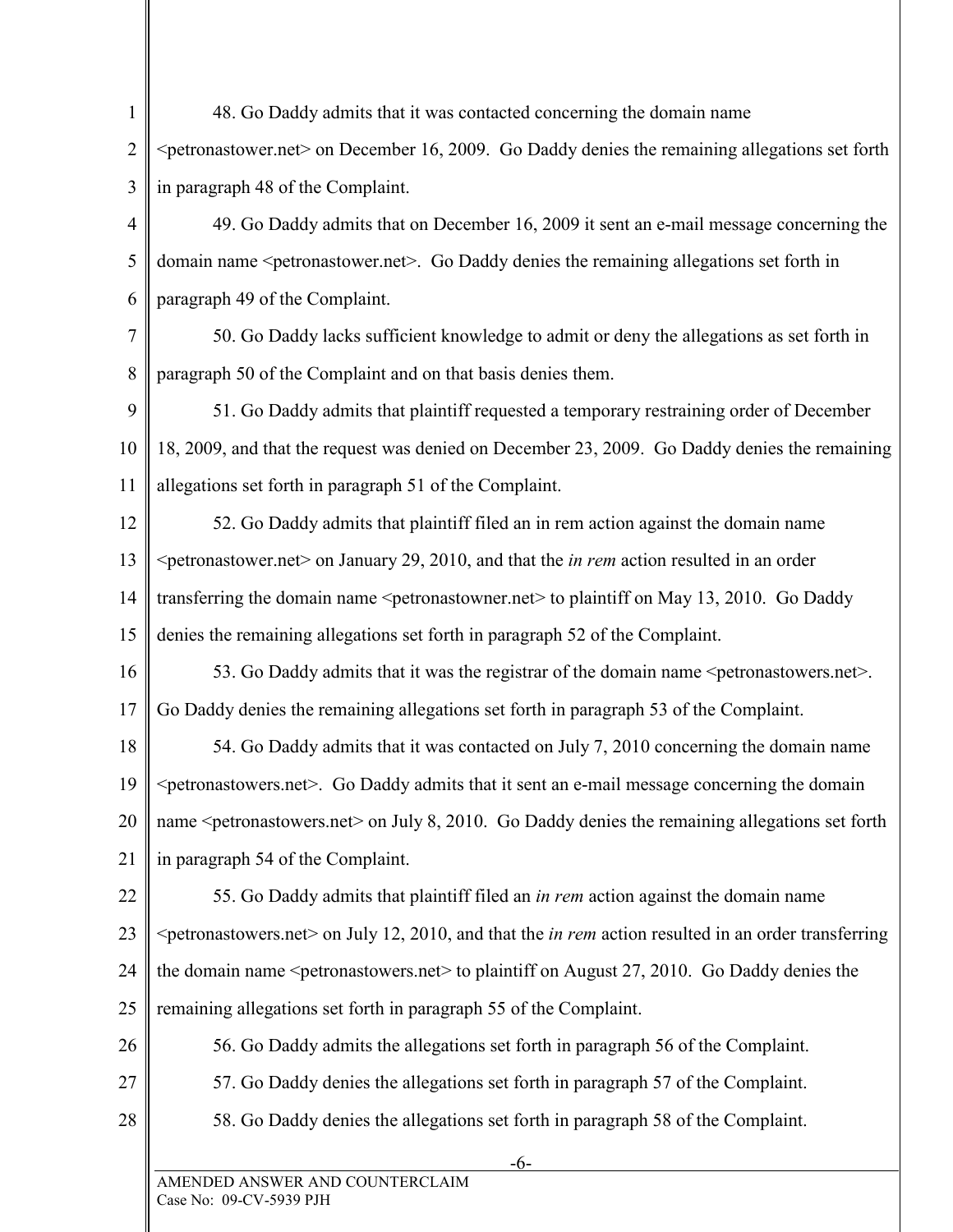| $\mathbf{1}$   | <b>COUNT ONE</b>                                                                                                                          |
|----------------|-------------------------------------------------------------------------------------------------------------------------------------------|
| $\overline{2}$ | Cybersquatting Under 15 U.S.C. §1125(d)                                                                                                   |
| 3              | 59. Go Daddy incorporates by reference its responses to paragraphs 1 through 58,                                                          |
| $\overline{4}$ | inclusive, as if fully set forth herein.                                                                                                  |
| 5              | 60. Go Daddy lacks sufficient knowledge to admit or deny the allegations as set forth in                                                  |
| 6              | paragraph 60 of the Complaint and on that basis denies them.                                                                              |
| 7              | 61. Go Daddy lacks sufficient knowledge to admit or deny the allegations as set forth in                                                  |
| 8              | paragraph 61 of the Complaint and on that basis denies them.                                                                              |
| 9              | 62. Go Daddy lacks sufficient knowledge to admit or deny the allegations as set forth in                                                  |
| 10             | paragraph 62 of the Complaint and on that basis denies them.                                                                              |
| 11             | 63. Go Daddy denies the allegations as set forth in paragraph 63 of the Complaint.                                                        |
| 12             | 64. Go Daddy denies the allegations as set forth in paragraph 64 of the Complaint.                                                        |
| 13             | 65. Go Daddy denies the allegations as set forth in paragraph 65 of the Complaint.                                                        |
| 14             | 66. Go Daddy denies the allegations as set forth in paragraph 66 of the Complaint                                                         |
| 15             | 67. Go Daddy denies the allegations as set forth in paragraph 67 of the Complaint.                                                        |
| 16             | 68. Go Daddy lacks sufficient knowledge to admit or deny the allegations as set forth in                                                  |
| 17             | paragraph 68 of the Complaint and on that basis denies them.                                                                              |
| 18             | 69. Go Daddy admits that it does not charge a fee for its domain name forwarding service.                                                 |
| 19             | Go Daddy denies the remaining allegations set forth in paragraph 69 of the Complaint.                                                     |
| 20             | 70. Go Daddy admits that it charges registrants in general, and the registrant of the                                                     |
| 21             | <petronastower.net> and <petronastowers.net> domain names in particular, a standard registration</petronastowers.net></petronastower.net> |
| 22             | fee that does not relate in any way to any trademark rights of plaintiff or anyone else. Go Daddy                                         |
| 23             | denies the remaining allegations set forth in paragraph 70 of the Complaint.                                                              |
| 24             | 71. Go Daddy admits that every year hundreds of proceedings under the Uniform Domain                                                      |
| 25             | Name Dispute Resolution Policy have been filed concerning the domain names that are registered                                            |
| 26             | with Go Daddy. Go Daddy denies the remaining allegations set forth in paragraph 71.                                                       |
| 27             | 72. Go Daddy denies the allegations set forth in paragraph 72 of the Complaint.                                                           |
| 28             | 73. Go Daddy denies the allegations set forth in paragraph 73 of the Complaint.                                                           |
|                | -7-<br>AMENDED ANSWER AND COUNTERCLAIM                                                                                                    |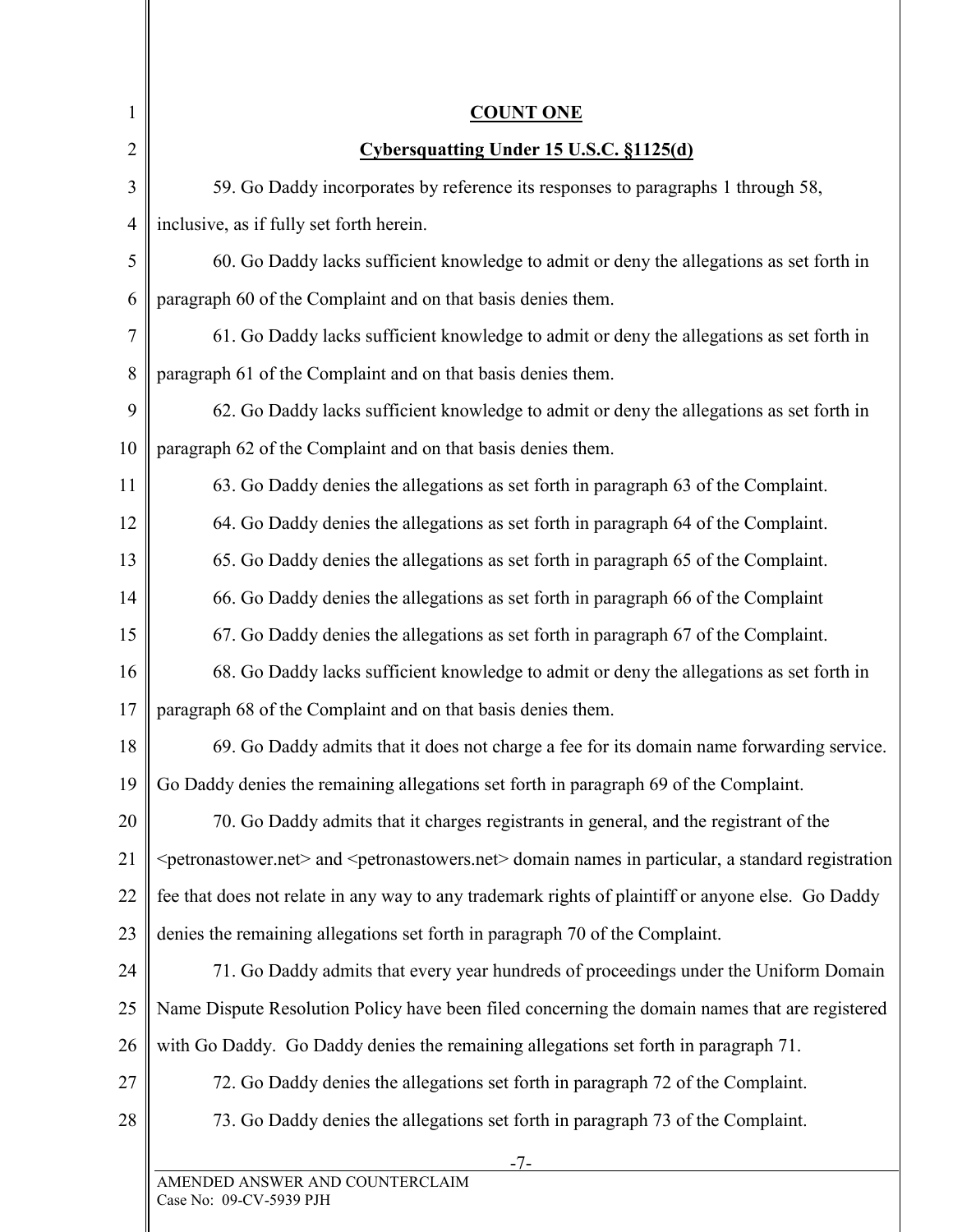| 1              | 74. Go Daddy denies the allegations set forth in paragraph 74 of the Complaint.                                |
|----------------|----------------------------------------------------------------------------------------------------------------|
| $\overline{2}$ | 75. Go Daddy denies the allegations set forth in paragraph 75 of the Complaint.                                |
| 3              | 76. Go Daddy denies the allegations set forth in paragraph 76 of the Complaint.                                |
| 4              | <b>COUNT TWO</b>                                                                                               |
| 5              | <b>Contributory Liability for Cybersquatting</b>                                                               |
| 6              | 77. Go Daddy incorporates by reference its responses to paragraphs 1 through 76,                               |
| 7              | inclusive, as through fully set forth herein.                                                                  |
| 8              | 78. Go Daddy lacks sufficient knowledge to admit or deny the allegations as set forth in                       |
| 9              | paragraph 78 of the Complaint and on that basis denies them.                                                   |
| 10             | 79. Go Daddy denies the allegations set forth in paragraph 79 of the Complaint.                                |
| 11             | 80. Go Daddy denies the allegations set forth in paragraph 80 of the Complaint.                                |
| 12             | 81. Go Daddy denies the allegations set forth in paragraph 81 of the Complaint.                                |
| 13             | 82. Go Daddy denies the allegations set forth in paragraph 82 of the Complaint.                                |
| 14             | 83. Go Daddy denies the allegations set forth in paragraph 83 of the Complaint.                                |
| 15             | 84. Go Daddy denies the allegations set forth in paragraph 84 of the Complaint.                                |
| 16             | 85. Go Daddy denies the allegations set forth in paragraph 85 of the Complaint.                                |
| 17             | 86. Go Daddy denies the allegations set forth in paragraph 86 of the Complaint.                                |
| 18             | 87. Go Daddy denies the allegations set forth in paragraph 87 of the Complaint.                                |
| 19             | 88. Go Daddy denies the allegations set forth in paragraph 88 of the Complaint.                                |
| 20             | 89. Go Daddy denies the allegations set forth in paragraph 89 of the Complaint.                                |
| 21             | 90. Go Daddy denies the allegations set forth in paragraph 90 of the Complaint.                                |
| 22             | 91. Go Daddy denies the allegations set forth in paragraph 91 of the Complaint.                                |
| 23             | 92. Go Daddy denies the allegations set forth in paragraph 92 of the Complaint.                                |
| 24             | 93. Go Daddy admits that it does not claim ownership of the PETRONAS trademark. Go                             |
| 25             | Daddy denies the remaining allegations set forth in paragraph 93 of the Complaint.                             |
| 26             | 94. Go Daddy admits that its legal name is not incorporated in the <petronastower.net> or</petronastower.net>  |
| 27             | <petronastowers.net> domain names. Go Daddy denies the remaining allegations set forth in</petronastowers.net> |
| 28             | paragraph 94 of the Complaint.                                                                                 |
|                | -8-                                                                                                            |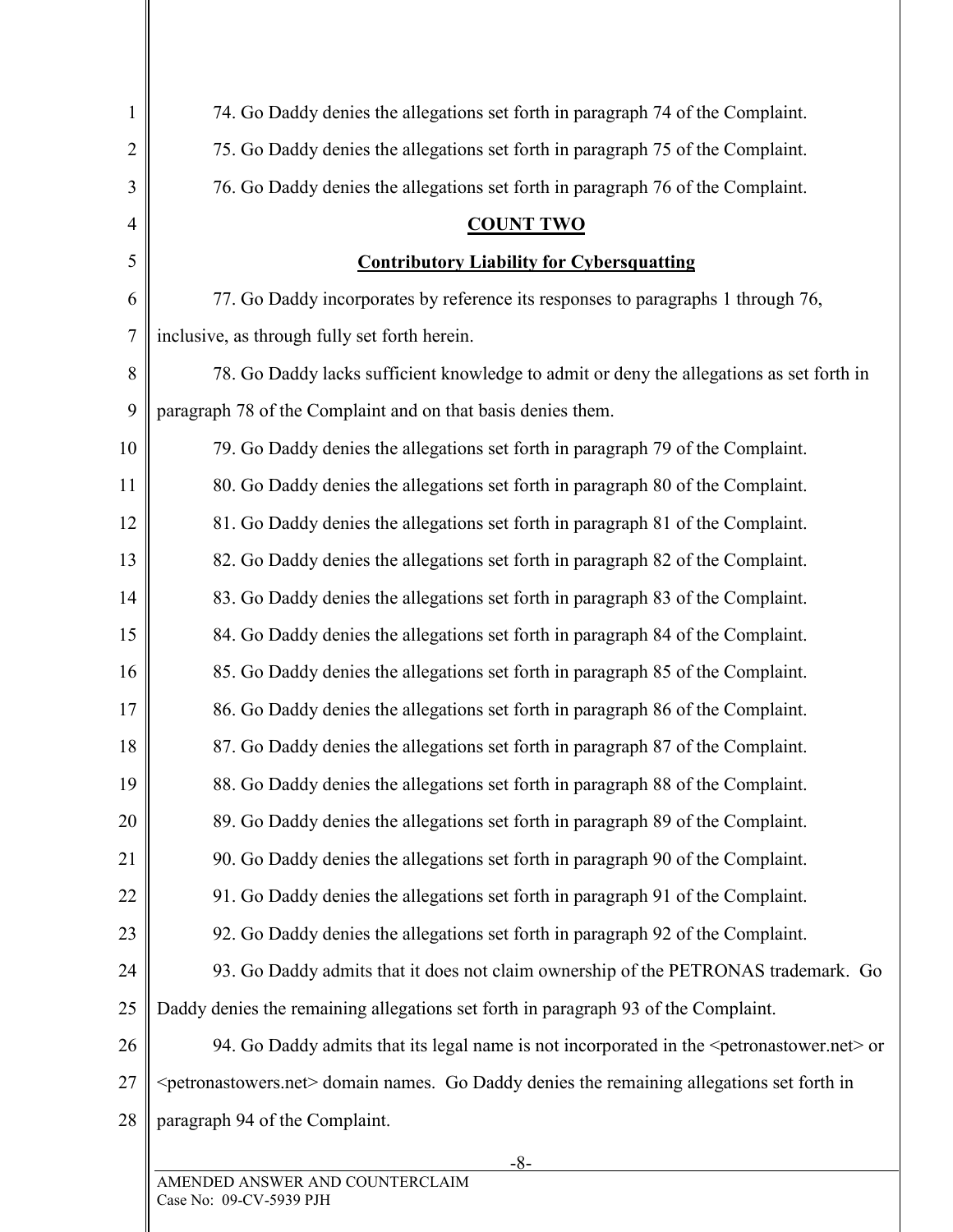| 1  | 95. Go Daddy denies the allegations set forth in paragraph 95 of the Complaint.                   |
|----|---------------------------------------------------------------------------------------------------|
| 2  | 96. Go Daddy denies the allegations set forth in paragraph 96 of the Complaint.                   |
| 3  | <b>COUNT THREE</b>                                                                                |
| 4  | <b>Unfair Competition under California Bus. &amp; Prof. Code § 17200</b>                          |
| 5  | and California Common Law                                                                         |
| 6  | 97. Go Daddy incorporates by reference its responses to paragraphs 1 through 96,                  |
| 7  | inclusive, as though fully set forth herein.                                                      |
| 8  | 98. Go Daddy denies the allegations set forth in paragraph 98 of the Complaint.                   |
| 9  | 99. Go Daddy denies the allegations set forth in paragraph 99 of the Complaint.                   |
| 10 | 100. Go Daddy denies the allegations set forth in paragraph 100 of the Complaint.                 |
| 11 | 101. Go Daddy denies the allegations set forth in paragraph 101 of the Complaint.                 |
| 12 | <b>AFFIRMATIVE DEFENSES</b>                                                                       |
| 13 | Go Daddy alleges the following affirmative and other defenses, reserving the right to             |
| 14 | modify, amend, and/or expand upon these defenses as discovery proceeds.                           |
| 15 | <b>FIRST AFFIRMATIVE DEFENSE</b>                                                                  |
| 16 | 102. The Complaint, and each claim asserted within it, fails to state a claim upon which          |
| 17 | relief can be granted.                                                                            |
| 18 | <b>SECOND AFFIRMATION DEFENSE</b>                                                                 |
| 19 | 103. The Complaint is barred, in whole or in part, by the Lanham Act safe harbor for              |
| 20 | domain name registrars. 15 U.S.C. §1114.                                                          |
| 21 | <b>THIRD AFFIRMATIVE DEFENSE</b>                                                                  |
| 22 | 104. The Complaint is barred, in whole or in part, by the equitable doctrines of waiver,          |
| 23 | estoppel and laches. On information and belief, the domain names at issue were registered in      |
| 24 | 2003, and have pointed to pornographic content since that time. On information and belief,        |
| 25 | Petronas waited until 2009 to take any action with regard to one of the domain names at issue and |
| 26 | waited until 2010 to take action with regard to the other domain name at issue.                   |
| 27 |                                                                                                   |
| 28 |                                                                                                   |
|    | -9-                                                                                               |
|    | AMENDED ANSWER AND COUNTERCLAIM<br>900 No: 00 CV 5020 DIH                                         |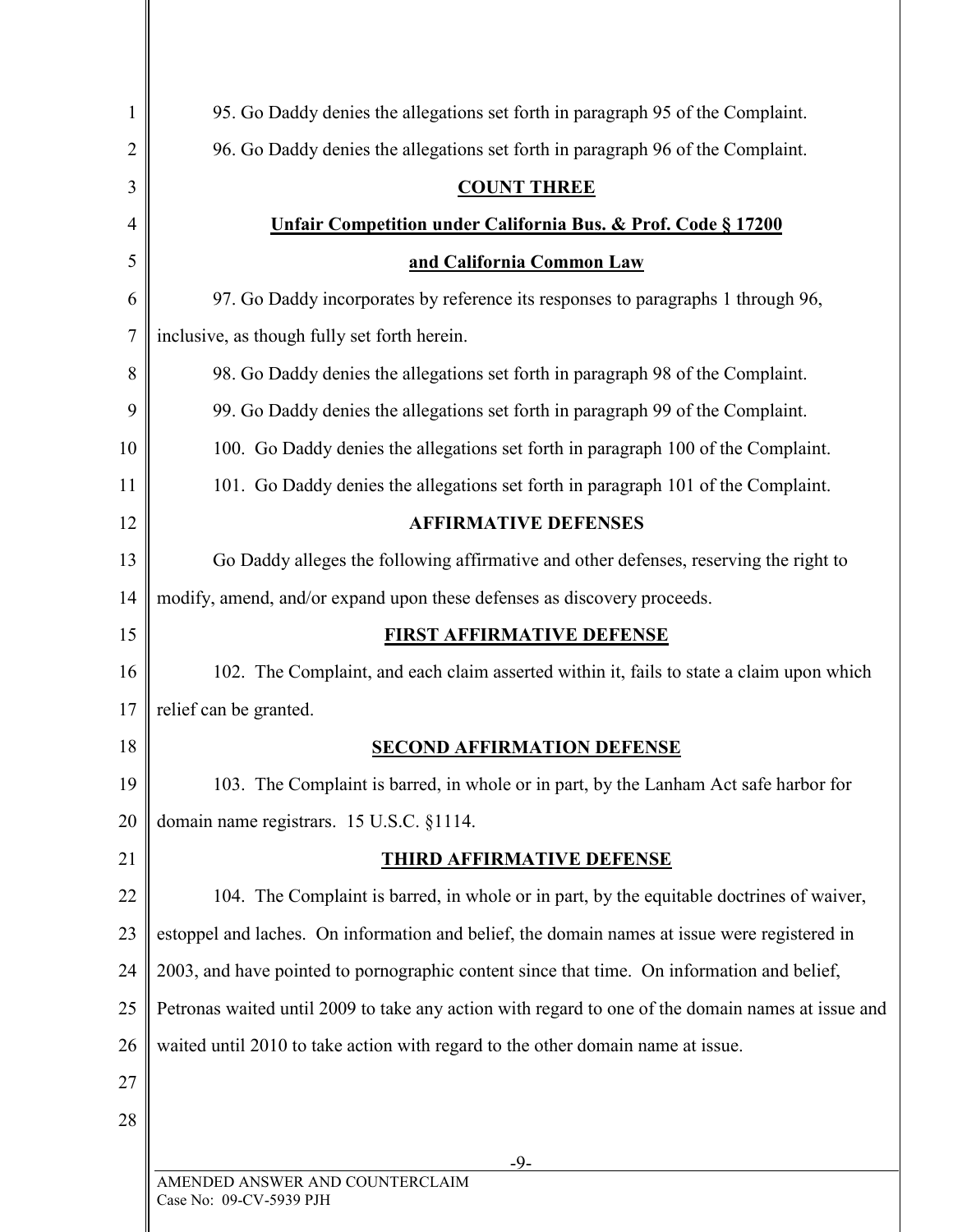| $\mathbf{1}$   | <u>FOURTH AFFIRMATIVE DEFENSE</u>                                                                        |
|----------------|----------------------------------------------------------------------------------------------------------|
| $\overline{2}$ | 105. The Complaint is barred, in whole or in part, by the doctrine of acquiescence. On                   |
| 3              | information and belief, Petronas did not take any action with regard to the domain names at issue        |
| $\overline{4}$ | for approximately six years and thereby acquiesced and forfeited any right to complain about the         |
| 5              | conduct that forms the basis for its allegations.                                                        |
| 6              | FIFTH AFFIRMATIVE DEFENSE                                                                                |
| 7              | 106. The Complaint is barred, in whole or in part, by failure to bring this action within the            |
| 8              | time allowed under the applicable the statute of limitation(s). See, e.g., Cal. Bus. & Prof. Code $\S$   |
| 9              | 17208.                                                                                                   |
| 10             | <b>SIXTH AFFIRMATIVE DEFENSE</b>                                                                         |
| 11             | 107. The Complaint is barred, in whole or in part, by the defense of misrepresentation of                |
| 12             | material facts. The Complaint contains numerous factually inaccurate allegations, including, inter       |
| 13             | alia, that "GoDaddy provides its 'domain name forwarding' service to registrants who registered          |
| 14             | their domain names with registrars other than GoDaddy." Complaint ¶ 30. In addition, on                  |
| 15             | information and belief, Plaintiff has made false or improper representations with the intent to          |
| 16             | induce the U.S. Patent and Trademark Office to issue a trademark registration.                           |
| 17             | <b>SEVENTH AFFIRMATIVE DEFENSE</b>                                                                       |
| 18             | 108. Plaintiff's alleged trademark is invalid and therefore cannot support Plaintiff's claims            |
|                | 19    because, on information and belief, Plaintiff has abandoned the alleged mark, has never used it in |
| 20             | the United States, or otherwise does not have valid United States trademark rights in the alleged        |
| 21             | mark. Plaintiff's alleged trademark registration is invalid for the reasons set forth in the below       |
| 22             | counterclaim and therefore cannot support Plaintiff's claims.                                            |
| 23             | <b>EIGHTH AFFIRMATIVE DEFENSE</b>                                                                        |
| 24             | 109. Plaintiff lacks standing to bring these claims because it does not possess valid United             |
| 25             | States trademark rights in the alleged trademark.                                                        |
| 26             | <b>NINTH AFFIRMATIVE DEFENSE</b>                                                                         |
| 27             | 110. The Complaint is barred, in whole or in part, by the failure of Plaintiff to mitigate               |
| 28             | damages, if any, by waiting approximately six years to take action with regard to the domains at         |
|                | $-10-$                                                                                                   |
|                | AMENDED ANSWER AND COUNTERCLAIM                                                                          |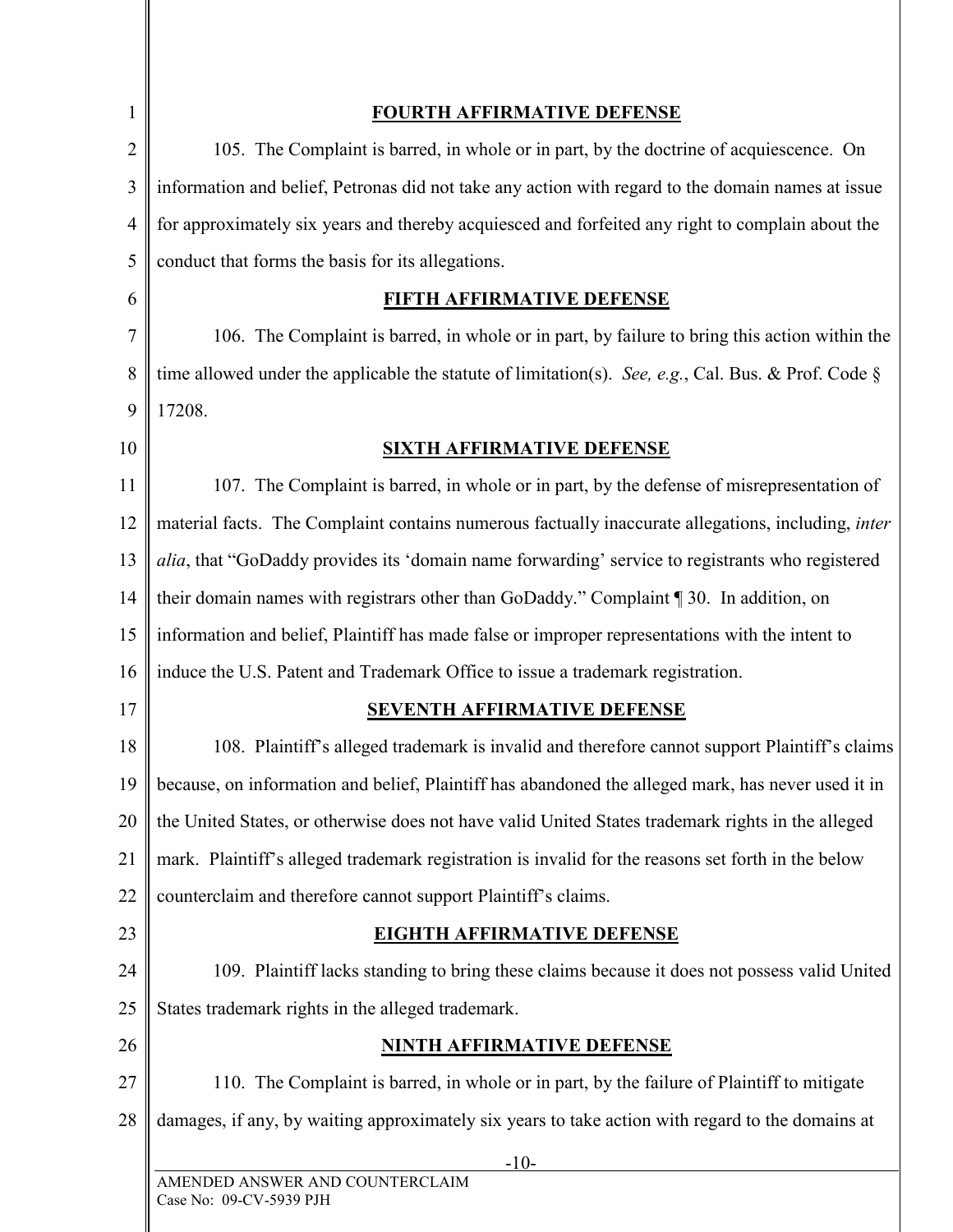| 1              | issue and choosing not to seek transfer of the domains at issue by the fastest available means,    |
|----------------|----------------------------------------------------------------------------------------------------|
| $\overline{2}$ | including a Uniform Domain-Name Dispute-Resolution Policy proceeding before an arbitrator          |
| 3              | accredited by the Internet Corporation for Assigned Names and Numbers, which proceeding            |
| $\overline{4}$ | would typically have been resolved far faster than the proceedings Plaintiff chose to pursue.      |
| 5              | <b>TENTH AFFIRMATIVE DEFENSE</b>                                                                   |
| 6              | 111. The Complaint is barred, in whole or in part, by the failure of Plaintiff to join an          |
| 7              | indispensable party as defendant in this action, including the domain name registrant, the company |
| 8              | responsible for hosting the alleged website content, and anyone else that may be involved in the   |
| 9              | operation of the alleged websites.                                                                 |
| 10             | <b>ELEVENTH AFFIRMATIVE DEFENSE</b>                                                                |
| 11             | 112. The Complaint is barred, in whole or in part, by the equitable doctrine of unclean            |
| 12             | hands. On information and belief, Plaintiff has made false or improper representations with the    |
| 13             | intent to induce the U.S. Patent and Trademark Office to issue a trademark registration. On        |
| 14             | information and belief, Plaintiff has wielded this registration against Go Daddy in this action    |
| 15             | while knowing that it is invalid, in whole or in part. As set forth below, the alleged trademark   |
| 16             | registration is therefore subject to cancellation or partial cancellation.                         |
| 17             | <b>COUNTERCLAIM FOR CANCELLATION</b>                                                               |
| 18             | Go Daddy hereby counterclaims against Petronas:                                                    |
| 19             | <b>JURISDICTION AND VENUE</b>                                                                      |
| 20             | The Court has jurisdiction over the subject matter of this action pursuant to 28 U.S.C.<br>1.      |
| 21             | §§ 1331 and 1338(a), as this action arises under the trademark laws of the United States.          |
| 22             | 2. Venue is proper and should be maintained in this Court pursuant to 28 U.S.C. § 1391.            |
| 23             | <b>INTRADISTRICT ASSIGNMENT</b>                                                                    |
| 24             | This action is an intellectual property action. Pursuant to Civil Local Rule 3-2(c), it<br>3.      |
| 25             | may be assigned on a district-wide basis. This Counterclaim, however, is properly filed in the     |
| 26             | Oakland Division, because the original Complaint was assigned in this Division and the case is     |
| 27             | currently pending in this Division.                                                                |
| 28             |                                                                                                    |
|                | $-11-$<br>AMENDED ANSWER AND COUNTERCLAIM                                                          |
|                | Case No: 09-CV-5939 PJH                                                                            |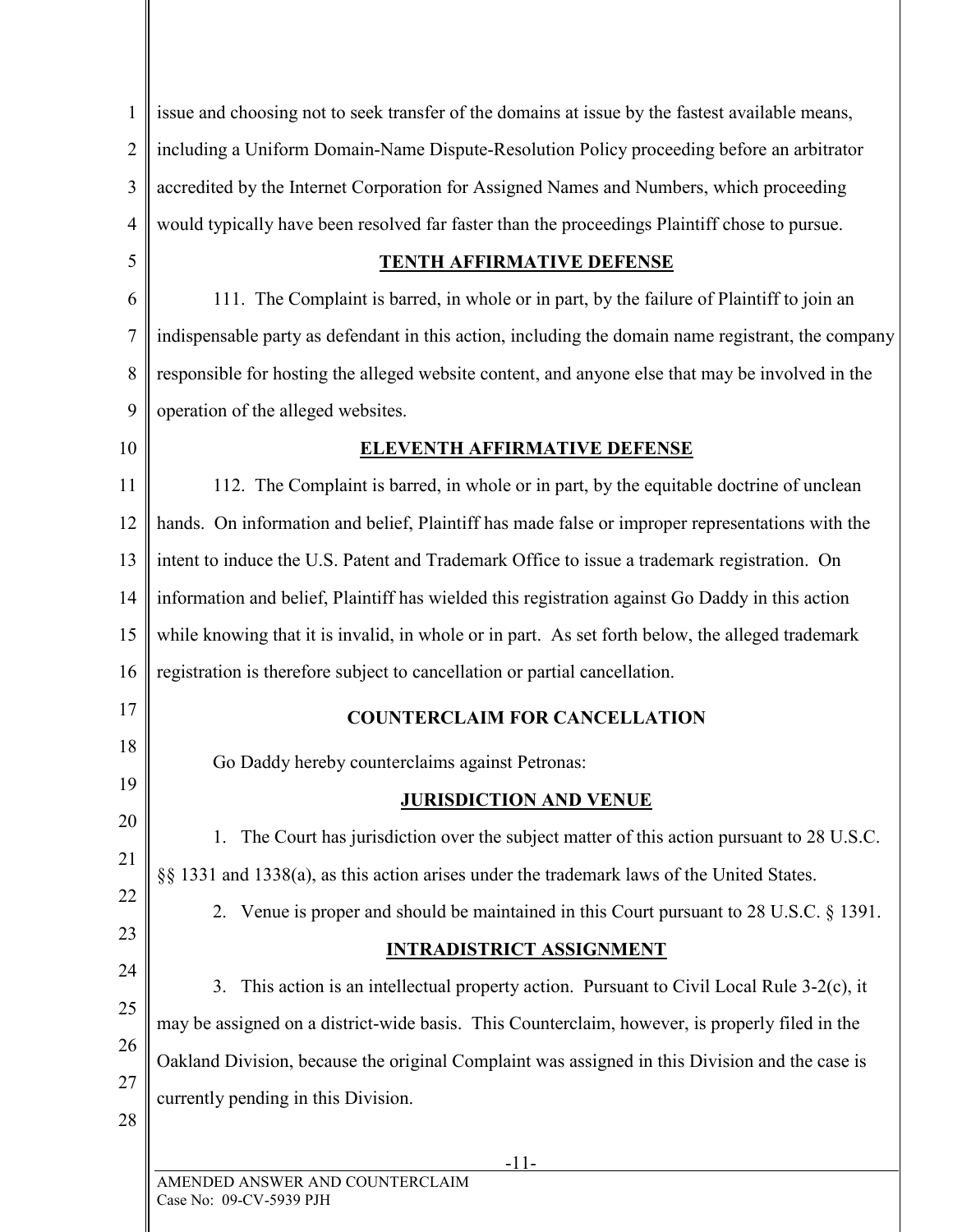| 1              | <b>THE PARTIES</b>                                                                                                                                   |
|----------------|------------------------------------------------------------------------------------------------------------------------------------------------------|
| $\overline{2}$ | 4. Based on the allegations in Paragraph 1 of the Complaint, Go Daddy is informed and                                                                |
| 3              | believes and therefore alleges that Counterclaim Defendant Petronas is a Malaysian corporation                                                       |
| $\overline{4}$ | with its principal place of business in Kuala Lumpur, Malaysia.                                                                                      |
| 5              | 5. Counterclaimant Go Daddy is an Arizona corporation with its principal place of                                                                    |
| 6              | business in Scottsdale, Arizona.                                                                                                                     |
| 7              | <b>COUNTERCLAIM</b>                                                                                                                                  |
| 8              | 6. Based on the allegations in Paragraph 60 of the Complaint, Petronas claims to be the                                                              |
| 9              | owner of United States Trademark Registration No. 2,969,707 for PETRONAS & Design (the                                                               |
| 10             | "Petronas Registration"). Petronas claims that the Petronas Registration is outstanding and valid.                                                   |
| 11             | 7. Based on public information made available by the United States Patent and                                                                        |
| 12             | Trademark Office, the Petronas Registration lists the following goods and services:                                                                  |
| 13             | International Class: 001                                                                                                                             |
| 14             | Goods & Services:<br>Chemicals and petrochemicals for use in the manufacture of<br>pharmaceuticals, cosmetics, detergents, packaging, wire and cable |
| 15             | installation, cassette tapes, pipes, toys, films, floorings, synthetic<br>rubber, paints and coatings, adhesives, fuel additives and lubricants,     |
| 16             | textiles, agriculture, electrical and electronic components,                                                                                         |
| 17             | automotive parts, aerospace and aviation, building and construction<br>materials, plastics, foods, and diagnostic equipment; chemical and            |
| 18             | petrochemical in the nature of methanol, ethylene, methyl tertiary<br>butyl ether (MTBE), vinyl chloride monomer, polyvinyl chloride,                |
| 19             | polyethylene, polypropylene, propylene, ethyl benzene, and styrene<br>monomer all for use in industrial, forestry, agricultural, horticultural,      |
| 20             | and scientific applications; photographic chemicals; artificial and                                                                                  |
| 21             | synthetic resins for use in the manufacture of fibers, polymers and<br>coatings, and molding compounds; plastic molding compounds for                |
| 22             | use in plastic extrusion operations plastic molding compounds for<br>use the manufacture of molded plastic articles and plastic sheets and           |
| 23             | films; composts; manures; fertilizers for agricultural and domestic                                                                                  |
| 24             | use; glue for industrial purposes, adhesives for general industrial<br>use, contact cements; gases for heating, lighting, steam generating,          |
| 25             | cooking, refrigeration, drying and ventilating for industrial use in<br>liquid and gaseous forms; oil dispersants; chemicals for separating          |
| 26             | oils; hydraulic fluids for general use; chemical additives for use in                                                                                |
| 27             | the manufacture of fuels, lubricants, gasoline and drilling lubricants;<br>drilling muds for use in oil well drilling, coolants for vehicle          |
| 28             | engines, heat transfer fluids for industrial use, hydraulic fluids for<br>general use, acidulated water for recharging accumulators and              |
|                | batteries; chemical additives for use with internal combustion                                                                                       |
|                | $-12-$<br>AMENDED ANSWER AND COUNTERCLAIM<br>Case No: 09-CV-5939 PJH                                                                                 |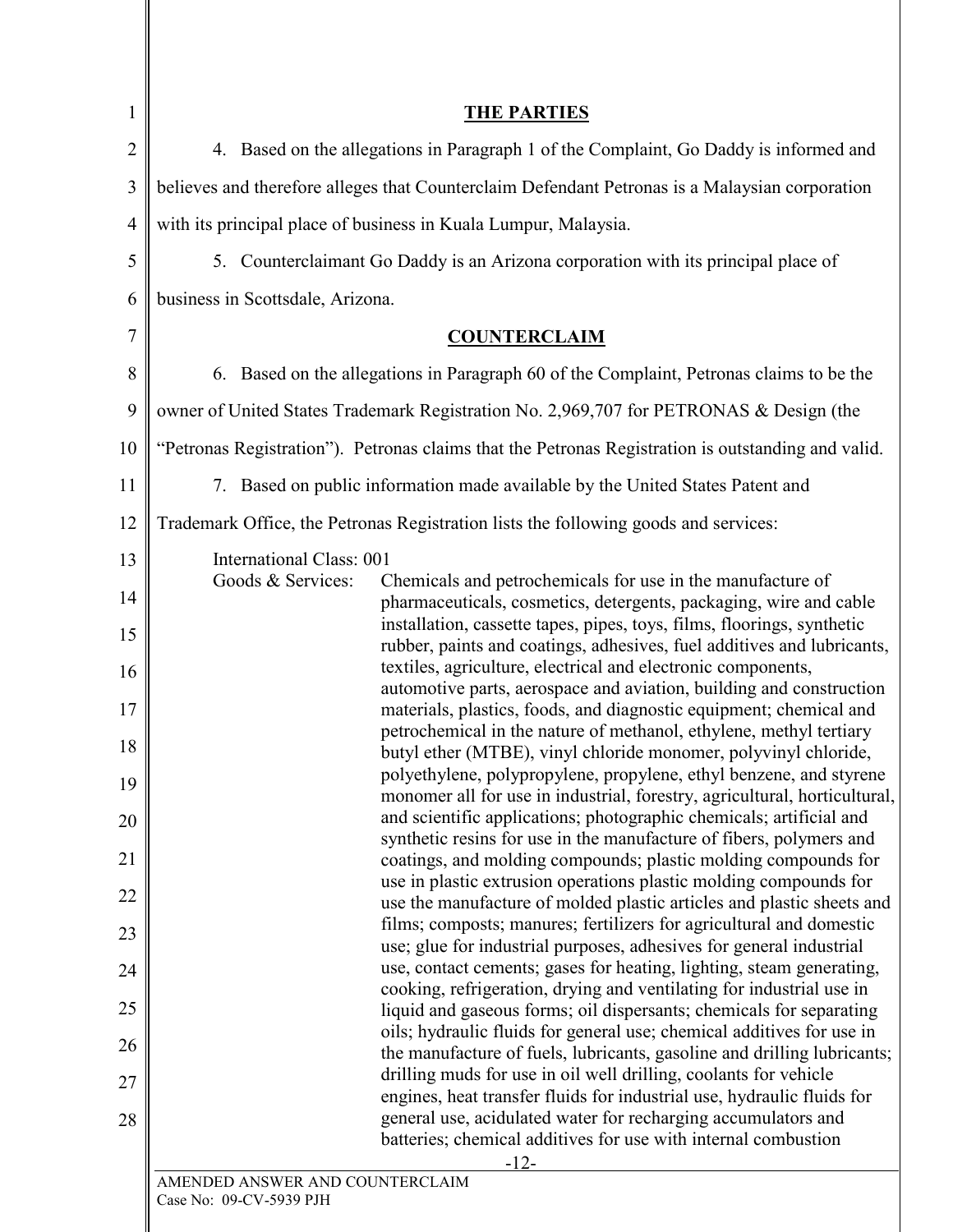|                      | <b>International Class: 004</b> | engines. chemical additives for fuel saving treatments, catalysts for<br>use in the oil processing industry, oil for preservation of masonry.                                             |
|----------------------|---------------------------------|-------------------------------------------------------------------------------------------------------------------------------------------------------------------------------------------|
|                      | Goods & Services:               | Transmission fluids, cutting oil for industrial metalworking, Crude<br>oil, natural gasoline, fuel oil and general purpose greases, all                                                   |
|                      |                                 | purpose lubricants; gasoline; fuel gas; fuel oils; fuel alcohol; diesel                                                                                                                   |
|                      |                                 | fuel; gas; gasoline as lubricant; kerosene, unleaded fuel; oil gas;<br>paraffin; petroleum; petroleum ether, fuels in liquid, gaseous and                                                 |
|                      |                                 | solid form, dust lying and absorbing compositions for use on<br>unpaved roads; non-chemical additives for oils and fuels; petroleum                                                       |
|                      |                                 | jelly for industrial purposes, tallow, automatic transmission fluids;<br>methanol petrochemicals for use in fuel, petroleum based dust<br>suppressing compositions for use in manufacture |
|                      | International Class: 011        |                                                                                                                                                                                           |
|                      | Goods & Services:               | Air conditioners, water distillation units, flares, gas and petrol<br>burners for industrial purposes; gas regulators, heat exchangers, heat                                              |
|                      |                                 | pumps, pasteurizers for use in food and beverage industry; electric<br>radiators not for motors or engines, solar collectors for heating solar<br>furnaces, water filters                 |
|                      |                                 |                                                                                                                                                                                           |
| 8.                   |                                 | On December 28 2001, Petronas filed an application for registration of the                                                                                                                |
|                      |                                 | PETRONAS & Design mark with the U.S. Patent and Trademark Office (the "Petronas"                                                                                                          |
|                      |                                 | Application"). The Petronas Application eventually matured into the Petronas Registration. The                                                                                            |
|                      |                                 | Petronas Application stated Petronas' bona fide intent to use the PETRONAS & Design mark in                                                                                               |
|                      |                                 | connection with each of the goods and services in the application.                                                                                                                        |
| 9.                   |                                 | On information and belief, Petronas did not, in fact, have a bona fide intent to use the                                                                                                  |
|                      |                                 | PETRONAS & Design mark in connection with each of the goods and services in the Petronas                                                                                                  |
| Application.         |                                 |                                                                                                                                                                                           |
| 10.                  |                                 | On information and belief, Petronas has not used the PETRONAS & Design mark in                                                                                                            |
|                      |                                 | connection with all of the goods and services in the Petronas Registration.                                                                                                               |
| 11.                  |                                 | On information and belief, Petronas has ceased use of the PETRONAS & Design                                                                                                               |
|                      |                                 | mark in connection with some or all of the goods and services in the Petronas Registration.                                                                                               |
| 12.                  |                                 | On information and belief, Petronas has no intent to resume use of the PETRONAS &                                                                                                         |
|                      |                                 | Design mark in connection with all of the goods and services in the Petronas Registration.                                                                                                |
| 13.                  |                                 | On information and belief, Petronas has abandoned the PETRONAS & Design mark,                                                                                                             |
| in whole or in part. |                                 |                                                                                                                                                                                           |
|                      |                                 | $-13-$                                                                                                                                                                                    |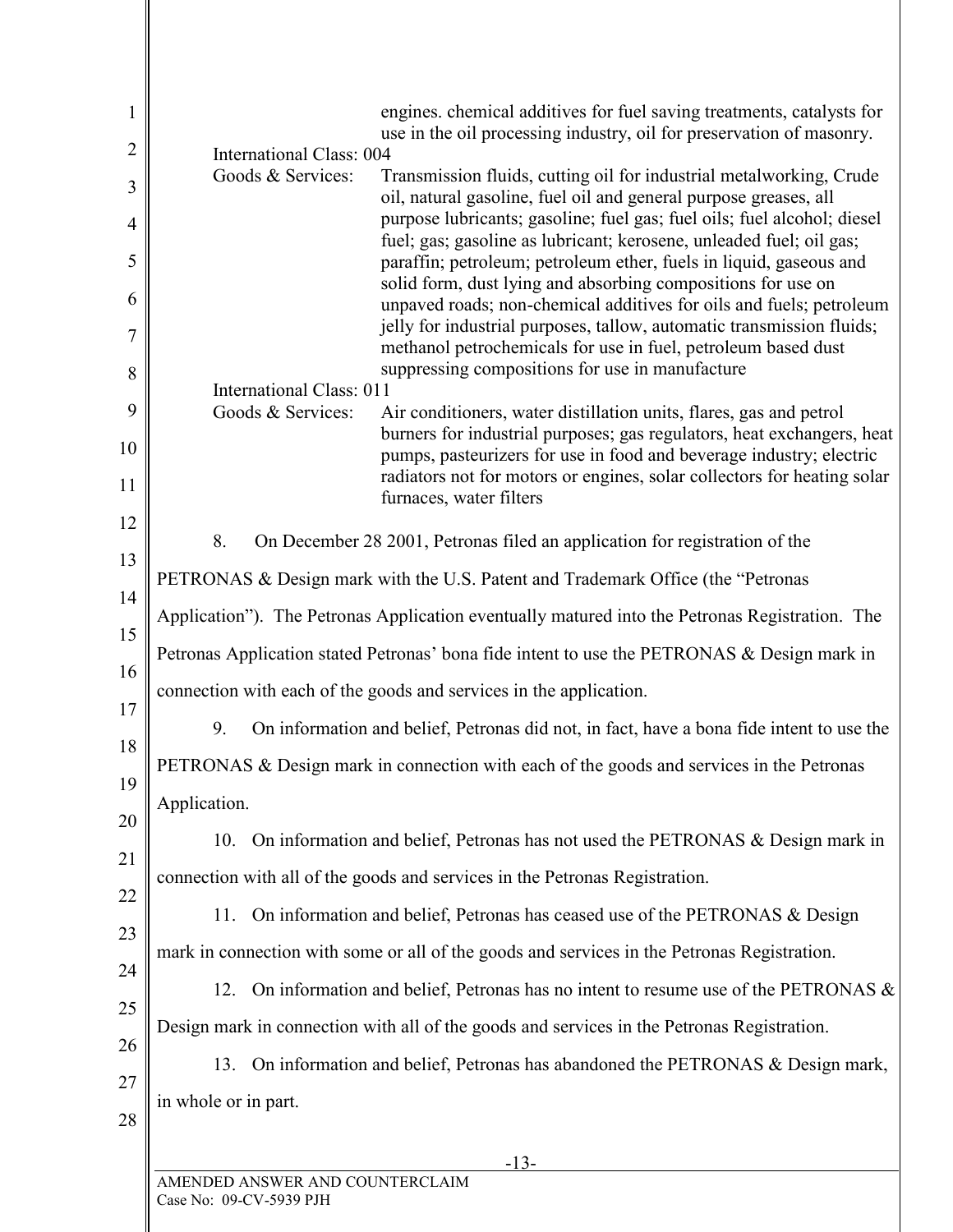| U.S.C. § 1126, claiming a registration for the PETRONAS & Design mark in Petronas' country of                                                                     |  |  |
|-------------------------------------------------------------------------------------------------------------------------------------------------------------------|--|--|
|                                                                                                                                                                   |  |  |
|                                                                                                                                                                   |  |  |
|                                                                                                                                                                   |  |  |
| 15. Petronas was required to submit to the USPTO a registration or registrations for the                                                                          |  |  |
|                                                                                                                                                                   |  |  |
|                                                                                                                                                                   |  |  |
|                                                                                                                                                                   |  |  |
|                                                                                                                                                                   |  |  |
| 17. The registrations submitted by Petronas to the USPTO are considerably more limited                                                                            |  |  |
|                                                                                                                                                                   |  |  |
| 18. For the reasons above, the Petronas Registration was issued improperly and is invalid.                                                                        |  |  |
| 19. Go Daddy has been damaged and will likely continue to be damaged by the Petronas                                                                              |  |  |
| Registration, as Petronas is relying on that registration as a basis for this action for cybersquatting<br>13                                                     |  |  |
|                                                                                                                                                                   |  |  |
| 20. Accordingly, Go Daddy is entitled to an order from this Court canceling the Petronas                                                                          |  |  |
|                                                                                                                                                                   |  |  |
|                                                                                                                                                                   |  |  |
|                                                                                                                                                                   |  |  |
|                                                                                                                                                                   |  |  |
|                                                                                                                                                                   |  |  |
|                                                                                                                                                                   |  |  |
| attorneys' fees incurred in this action, to the extent permitted by law, including but not limited to                                                             |  |  |
|                                                                                                                                                                   |  |  |
|                                                                                                                                                                   |  |  |
| cancel Petronas' United States Trademark Registration No. 2,969,707 for PETRONAS & Design;                                                                        |  |  |
|                                                                                                                                                                   |  |  |
|                                                                                                                                                                   |  |  |
|                                                                                                                                                                   |  |  |
|                                                                                                                                                                   |  |  |
| c. That the Court order the Director of the U.S. Patent and Trademark Office to<br>That the Court grant such other and further relief as the Court deems just and |  |  |

 $\mathbf{I}$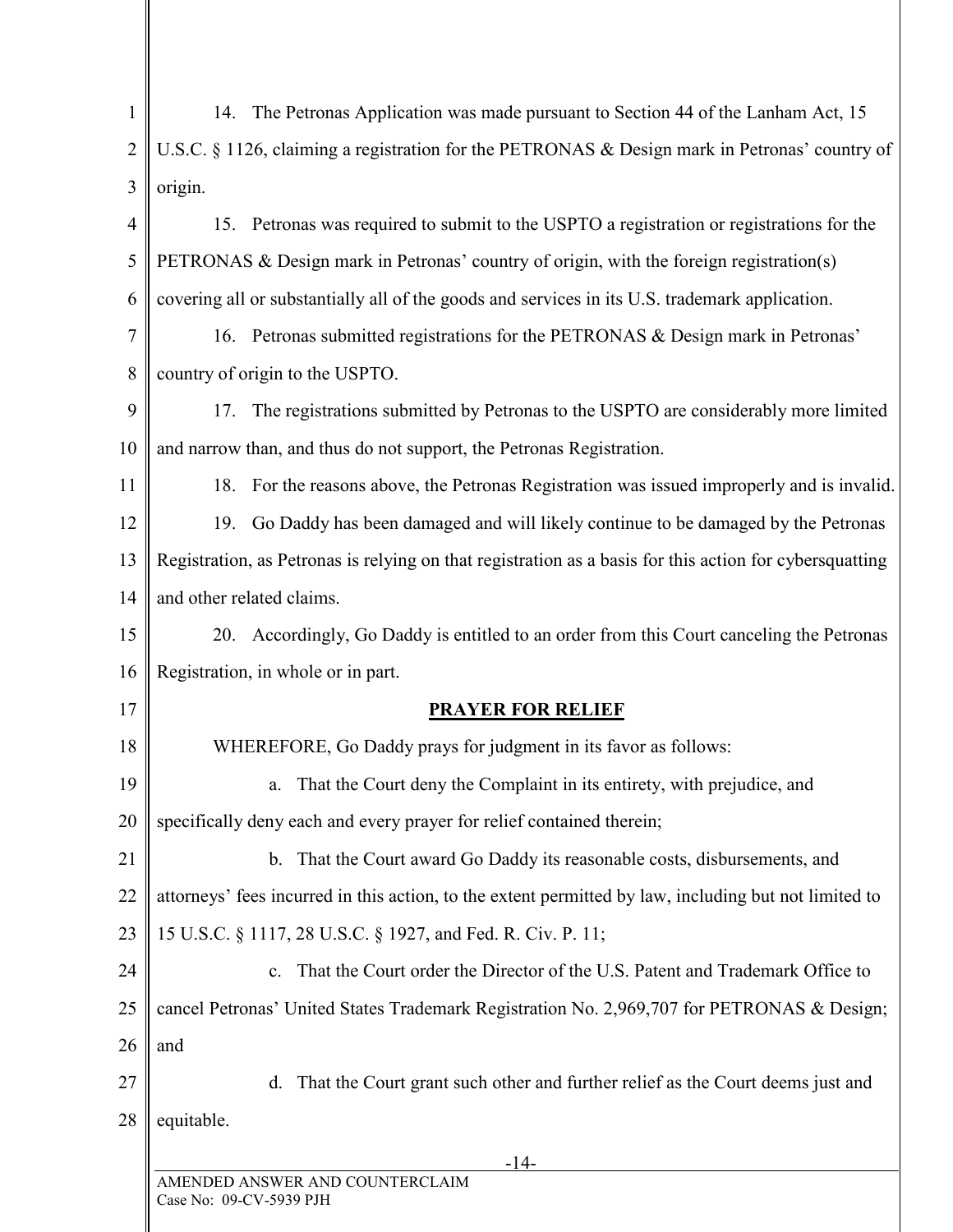| $\mathbf{1}$     | Dated: June 30, 2011                                       | WILSON SONSINI GOODRICH & ROSATI<br>Professional Corporation |
|------------------|------------------------------------------------------------|--------------------------------------------------------------|
| $\overline{2}$   |                                                            |                                                              |
| $\mathfrak{Z}$   |                                                            | By: /s/ John L. Slafsky<br>$\sim 10^{-10}$ $\sim$            |
| $\overline{4}$   |                                                            |                                                              |
| 5                |                                                            | John L. Slafsky<br>David H. Kramer<br>Hollis Beth Hire       |
| 6                |                                                            | Attorneys for Defendant<br>GoDaddy.com, Inc.                 |
| $\boldsymbol{7}$ |                                                            |                                                              |
| $\, 8$<br>9      |                                                            |                                                              |
| $10\,$           |                                                            |                                                              |
| 11               |                                                            |                                                              |
| 12               |                                                            |                                                              |
| 13               |                                                            |                                                              |
| 14               |                                                            |                                                              |
| 15               |                                                            |                                                              |
| 16               |                                                            |                                                              |
| 17               |                                                            |                                                              |
| 18               |                                                            |                                                              |
| 19               |                                                            |                                                              |
| 20               |                                                            |                                                              |
| 21               |                                                            |                                                              |
| $22\,$           |                                                            |                                                              |
| 23               |                                                            |                                                              |
| 24               |                                                            |                                                              |
| $25\,$           |                                                            |                                                              |
| 26               |                                                            |                                                              |
| $27\,$           |                                                            |                                                              |
| 28               |                                                            |                                                              |
|                  | $-15-$                                                     |                                                              |
|                  | AMENDED ANSWER AND COUNTERCLAIM<br>Case No: 09-CV-5939 PJH |                                                              |
|                  |                                                            |                                                              |

 $\mathsf{I}$